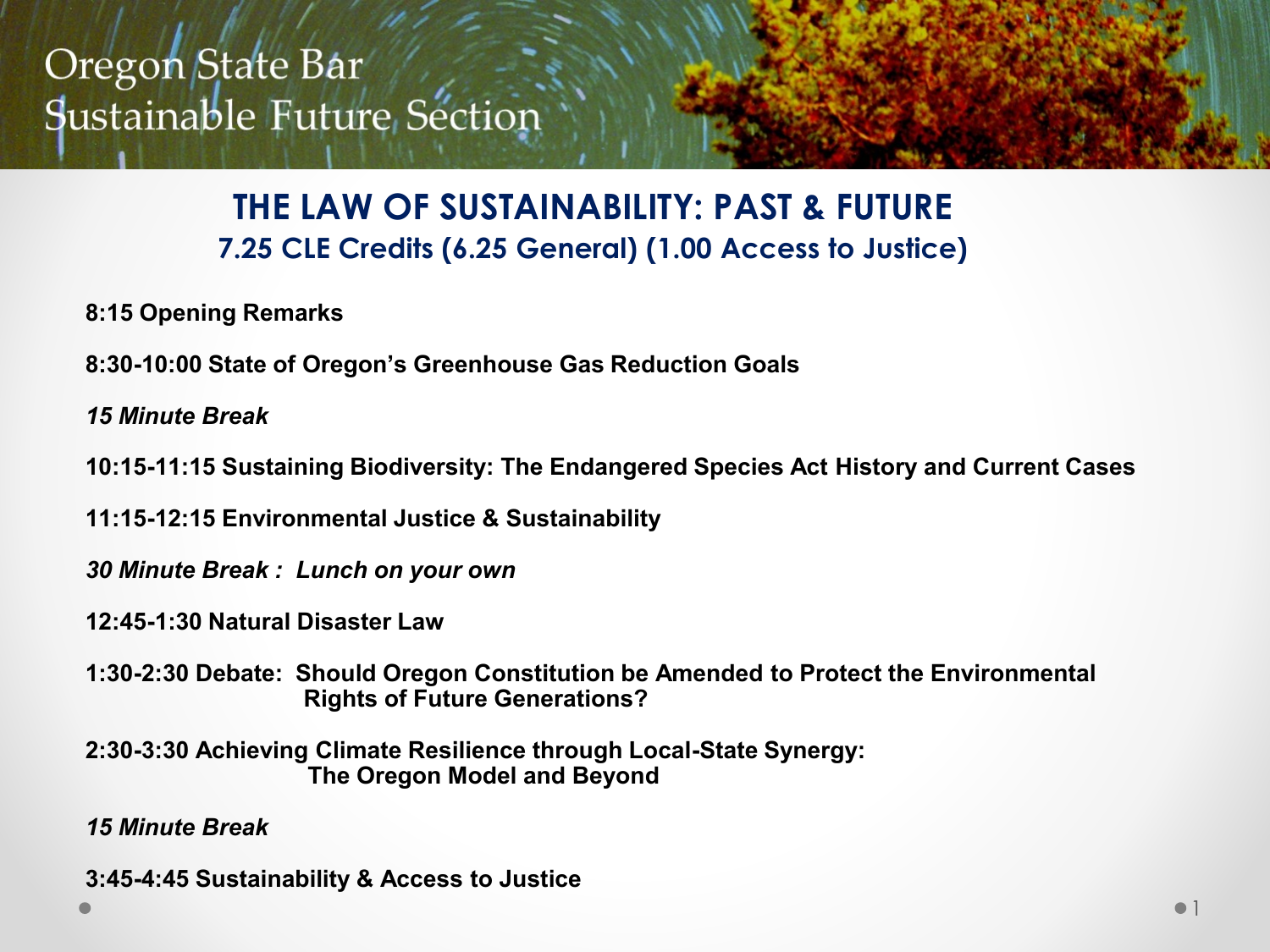# The Law of Sustainability: Past and Future

**OPENING REMARKS** 

**Sara Butcher, Attorney and 2020 Chair of Sustainable Future Section(SFS) Diane Henkels, Attorney, Past Chair and Founding Member of SFS**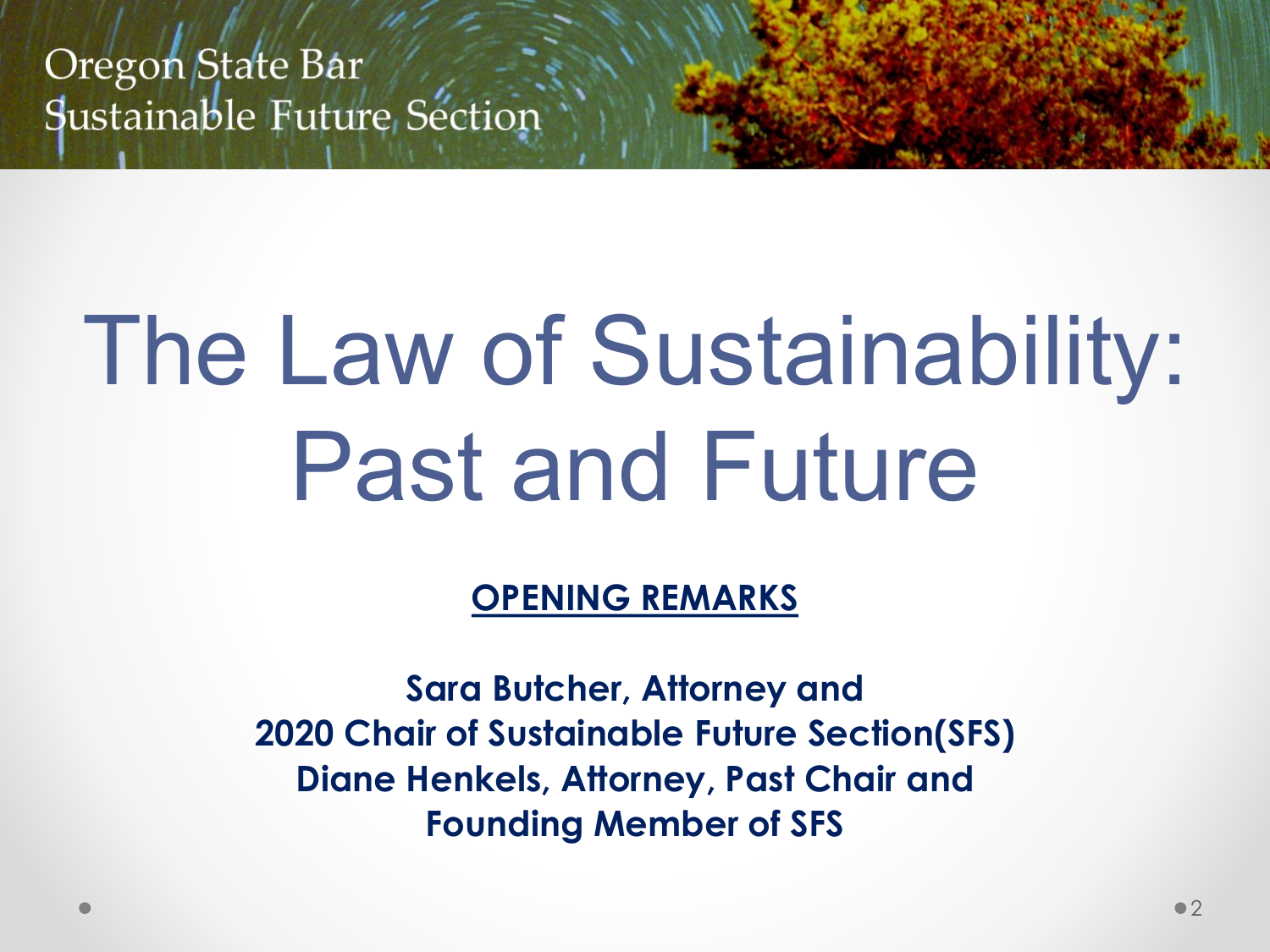# **OSB Mission**

The mission of the Oregon State Bar is to serve justice and the public interest by promoting respect for the rule of law, by improving the quality of legal services, and by increasing access to justice.

## **OSB Values**

Integrity, Fairness, Justice, Leadership, Accountability, Sustainability, Diversity, Excellence, Well-Being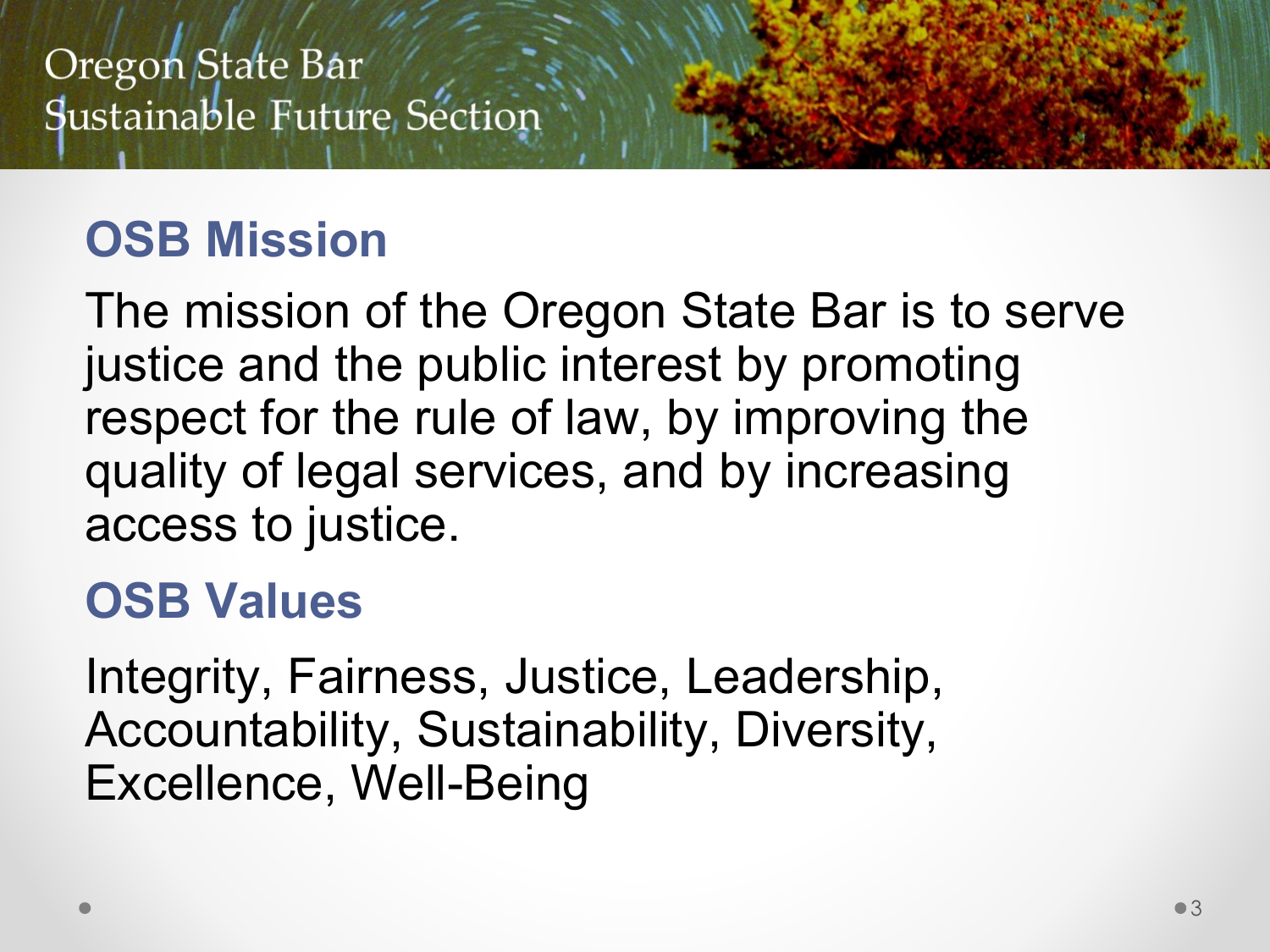# **OSB Sustainable Future Section ("SFS")**

**The Sustainable Future Section supports sustainability within the Oregon legal profession and the practice of law through:**

**(1) educational programs, (2) examination of the integration of law and sustainability, and (3) dialogue about the needs and interests of future generations.**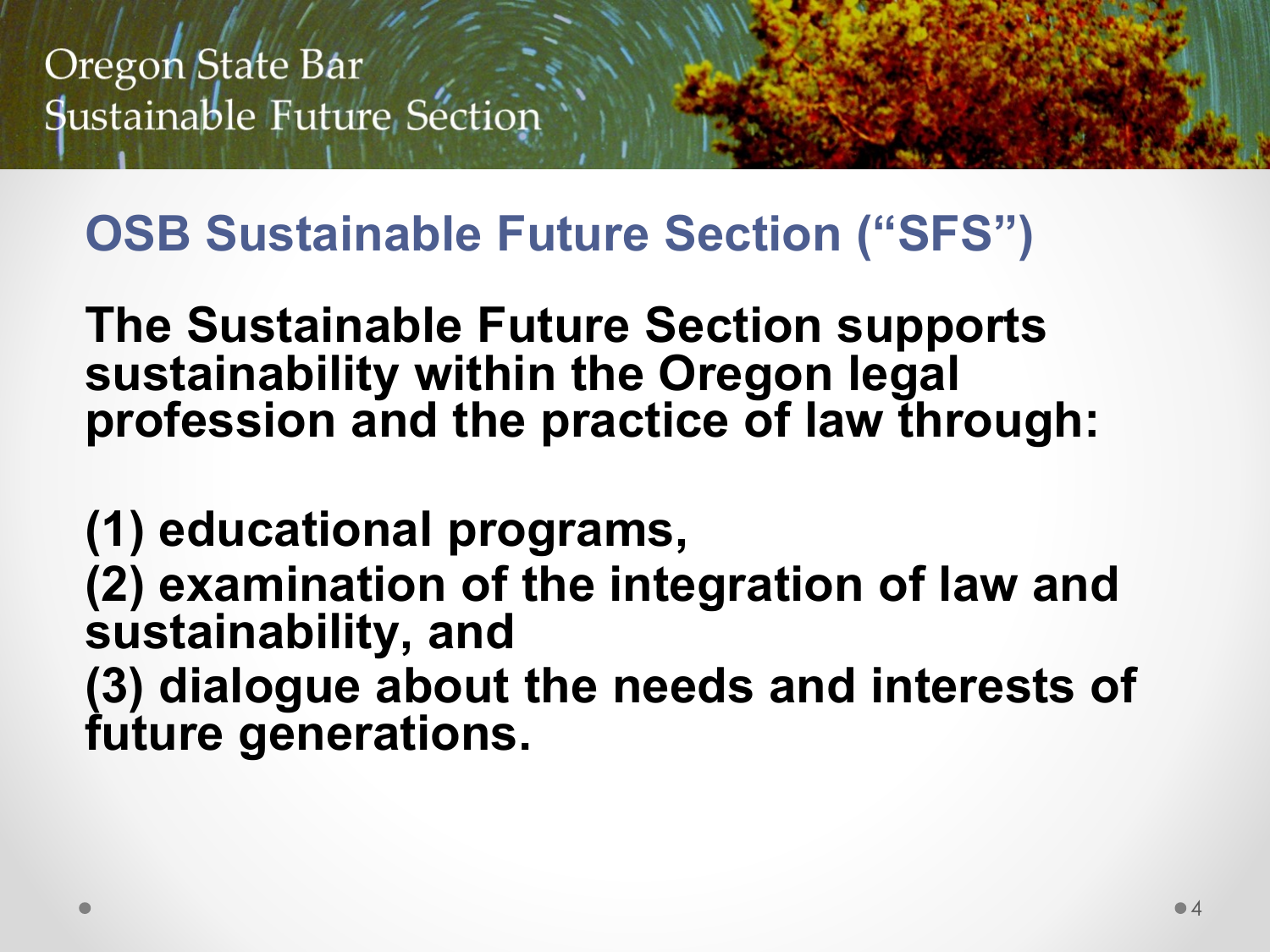# **SFS Membership**: Not just for lawyers!

# **Website**: https://sustainablefuture.osbar.org/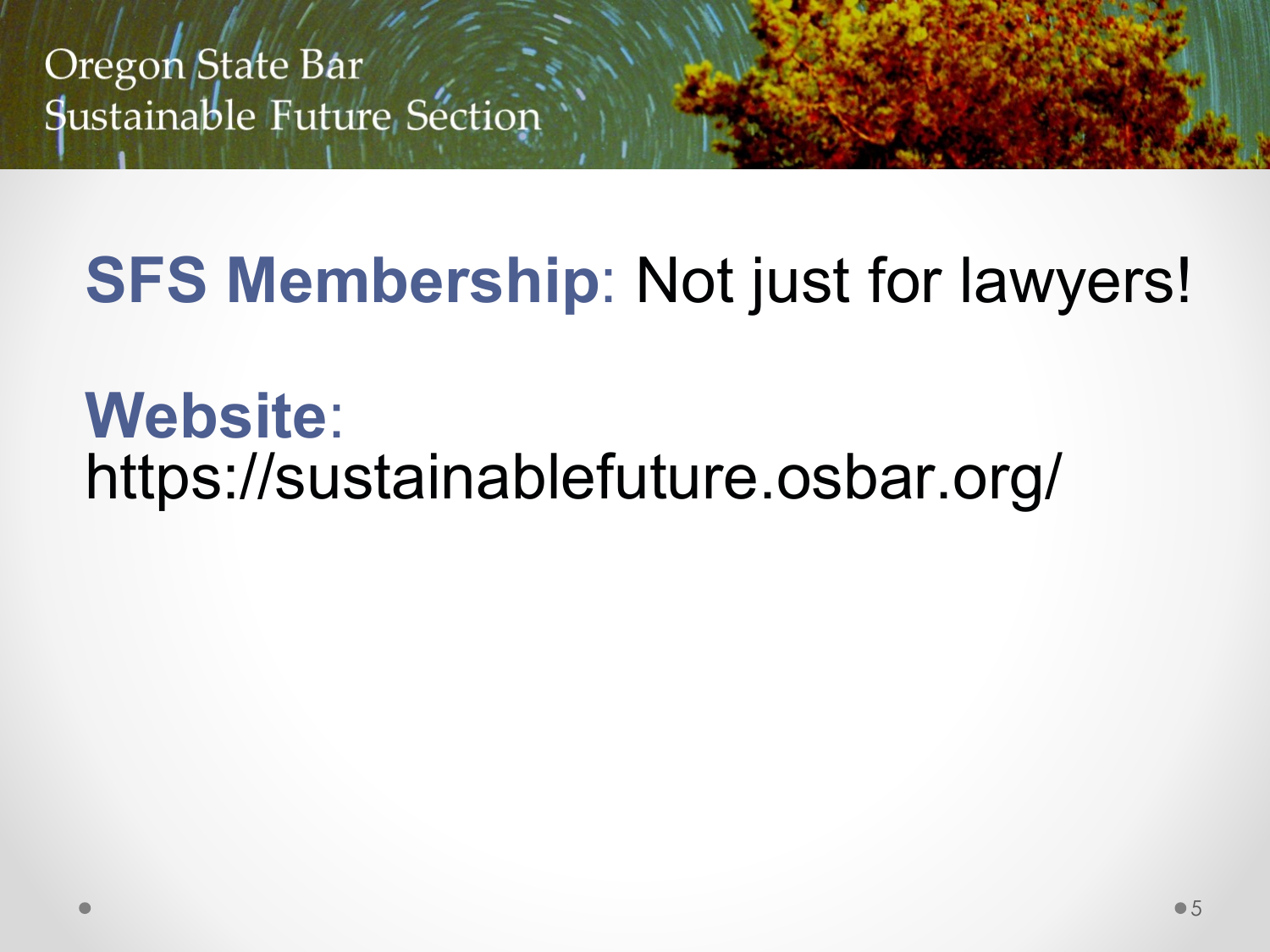#### **HISTORY**

**2001 Oregon Legislature enacts statute defining sustainability and declares goals ORS 184.421-423**

**2005 Oregon State Bar ("OSB") House of Delegates passes Resolutions proposed by Environmental and Natural Resources Section to promote OSB use of 100% post-consumer recycled paper and long distance access to CLEs via web-conference and other means**

**2006 OSB Board of Governors ("BOG") meeting Agenda discussion includes sustainability** 

**2008 & 2009 Sustainability and Law focus topic for OSB Leadership College attended by lawyers and judges**

**11/15/2008 BOG passes Policy and Governance Committee's motion to establish a task force on sustainability** 

**October 30, 2009 BOG creates the Sustainable Future Section ("SFS") and approves OSB Bylaw 26**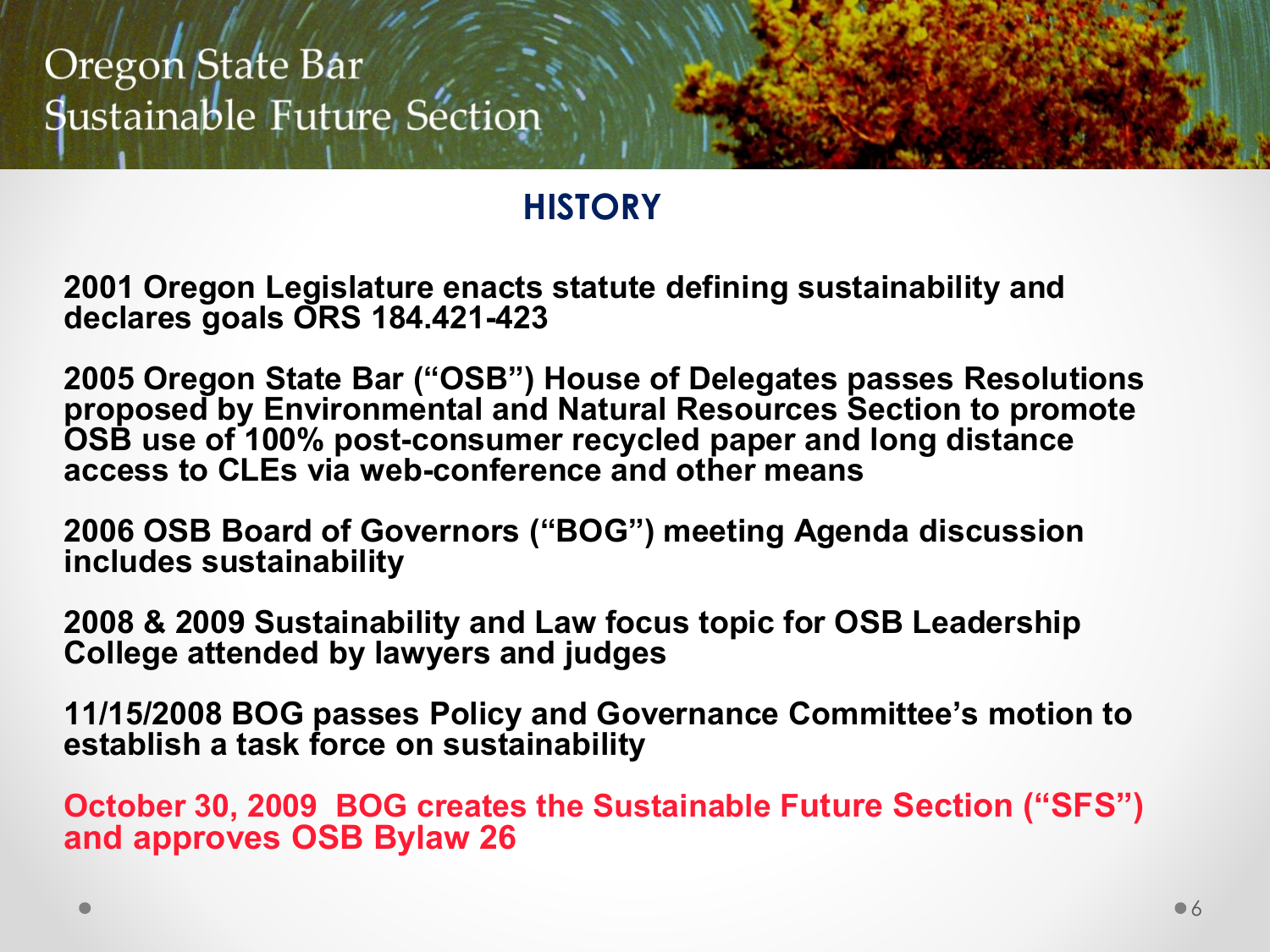#### **OREGON STATE BAR BYLAWS Article 26 Sustainability**

**The Bar supports the goal of sustainability, generally defined as meeting present needs without compromising the ability of future generations to meet their own needs. Because Bar operations and the practice of law impact the environment and society generally, the Bar will be cognizant of sustainability in its internal operating practices as well as in its service to members. Internally, the Executive Director will designate a sustainability coordinator for Bar operations, will encourage continuous sustainability improvement in Bar operations, and will report to the Board of Governors at least annually on progress and impediments. In the practice of law, principles of sustainability may be important in addressing competing economic, social and environmental priorities that impact future generations. The Bar will encourage education and dialogue on how law impacts the needs and interests of future generations relative to the advancement of the science of jurisprudence and improvement of the administration of justice.**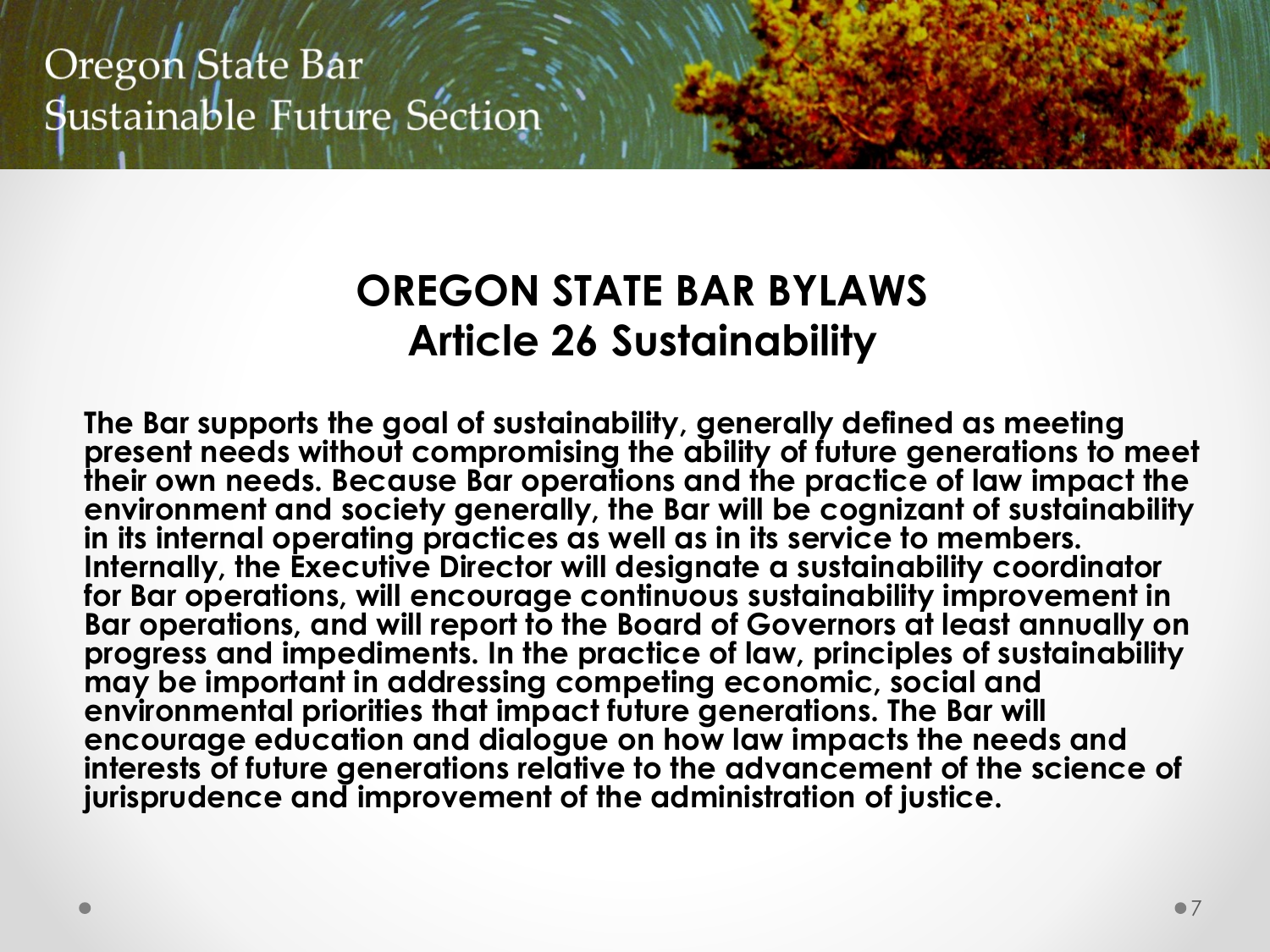#### **HISTORY**

**2010 first SFS Sustainable Law Office Award & OSB President's Sustainability Award; OSB Partners in Sustainability Program begins**

**2010-2020 SFS organizes CLE Programs, newsletters, volunteer activities, field trips, films, annual sustainability contest** 

**In 2013, SFS receives American Bar Association (SEER Section) for best legal education program or public service project of the year focused on issues of environment, energy, or natural resources law**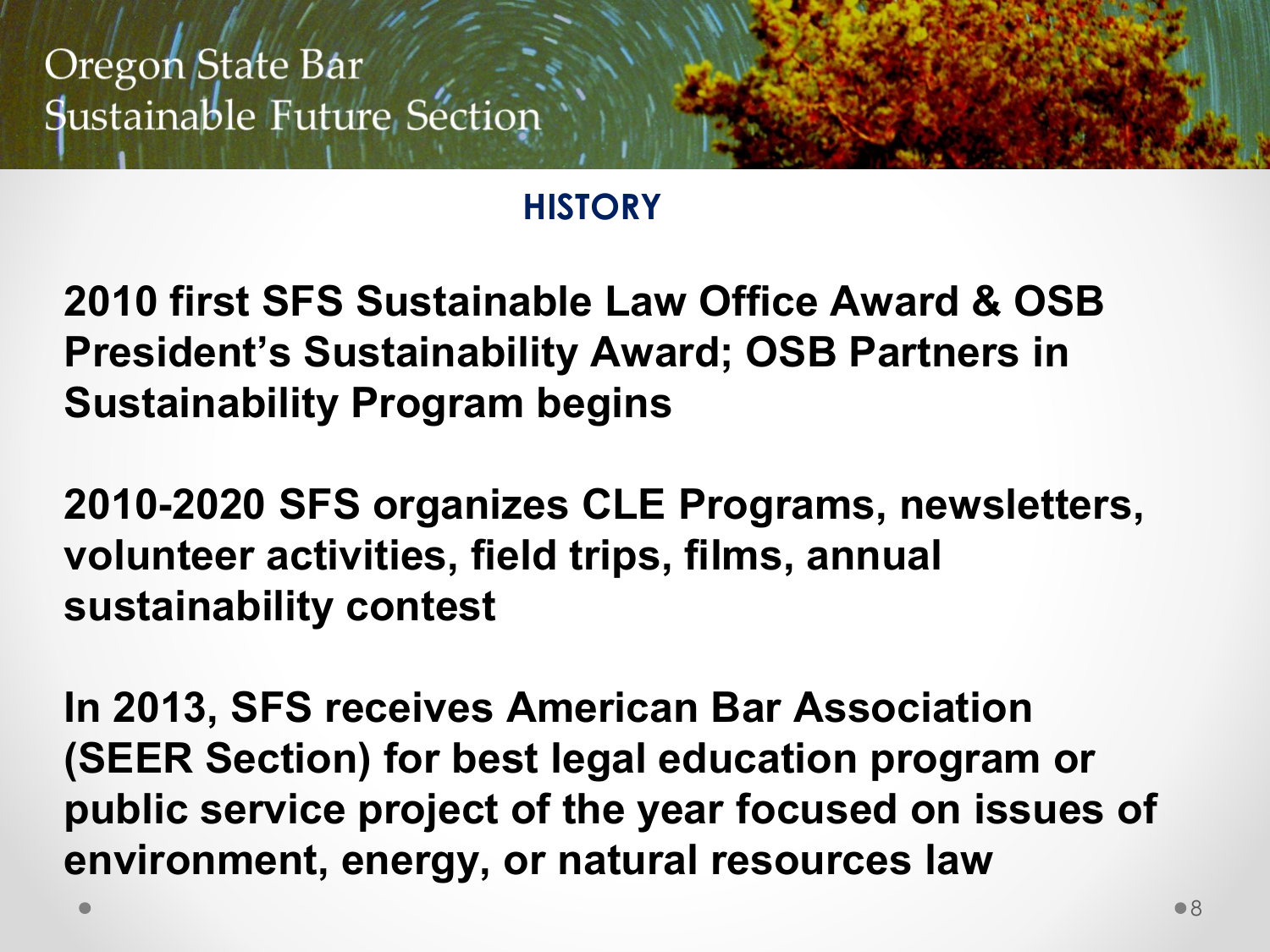#### **HISTORY**

**January 2017, the SFS forms a Task Force on Climate Change, publishes a Report with 5 Recommendations on how members of the legal profession can address the problem of Climate Change.** 

**July 27, 2018, SFS issues a Climate Change Policy Statement.**